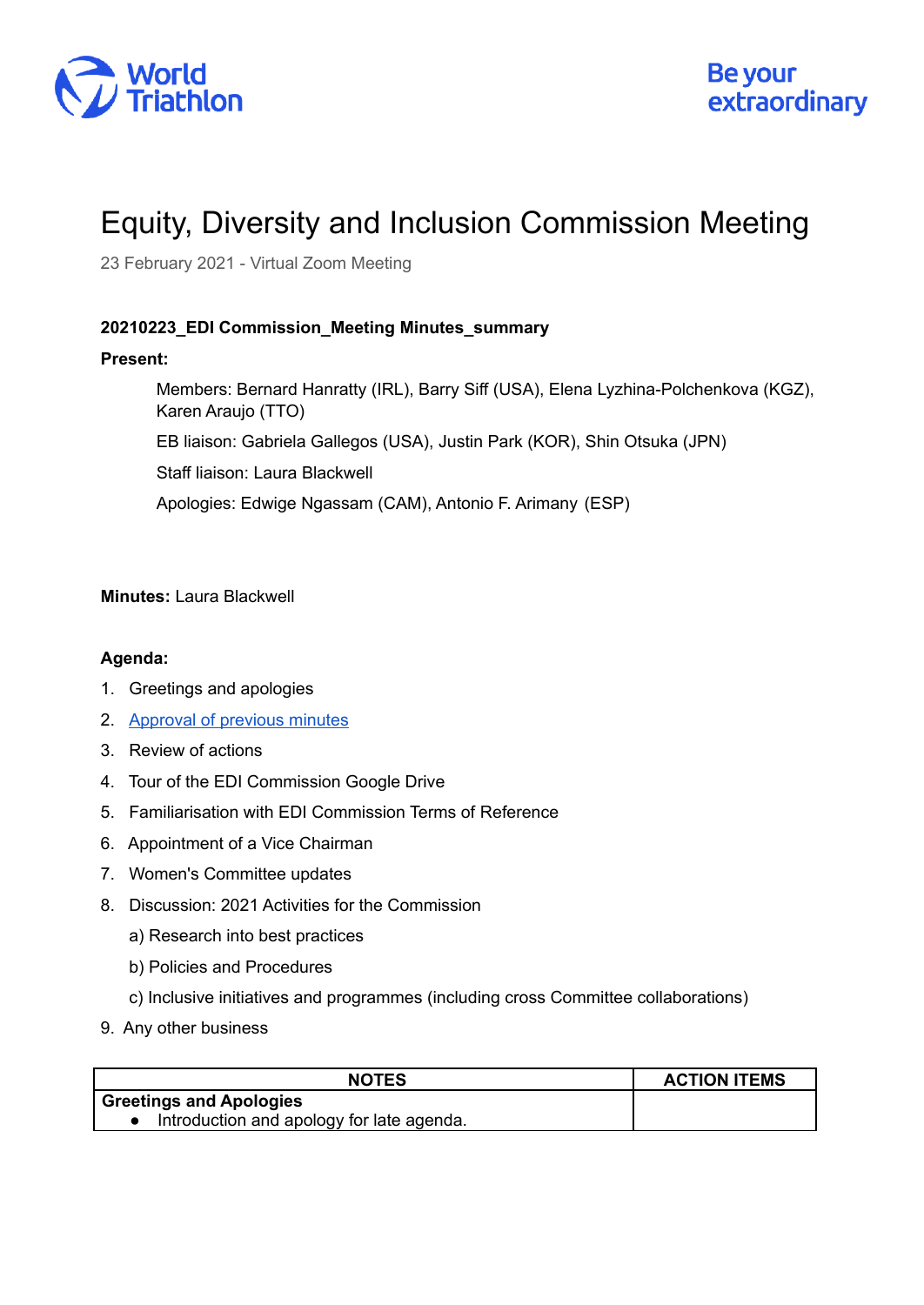| BH advised the agenda, minutes and documents will be<br>circulated at minimum 1 week in advance from now forward.<br>Should have now received invitation from E-hub                                                                                                                                                                                    |                                                                                                                                               |
|--------------------------------------------------------------------------------------------------------------------------------------------------------------------------------------------------------------------------------------------------------------------------------------------------------------------------------------------------------|-----------------------------------------------------------------------------------------------------------------------------------------------|
| Please provide us feedback after taking the course<br>$\circ$                                                                                                                                                                                                                                                                                          |                                                                                                                                               |
| <b>Approval of minutes</b><br>Commissions members approved the minutes from 20210119                                                                                                                                                                                                                                                                   |                                                                                                                                               |
| <b>Review of Actions</b>                                                                                                                                                                                                                                                                                                                               | LB to confirm BS                                                                                                                              |
| Members will complete the EDI course via the Education Hub                                                                                                                                                                                                                                                                                             | access to E-hub                                                                                                                               |
| <b>Tour of Google Drive</b>                                                                                                                                                                                                                                                                                                                            | LB to develop reading                                                                                                                         |
| LB gave a tour of the Google Drive folder for the commission                                                                                                                                                                                                                                                                                           | room and members to<br>include interesting<br>articles with a short<br>descriptions                                                           |
| <b>Appointment of Commission Vice Chair</b>                                                                                                                                                                                                                                                                                                            | BH to send a                                                                                                                                  |
| BH expressed he would like assistance to organize and plan<br>the workings of the committee by appointing a vice chair<br>The Vice chair should be a woman and therefore BH asked<br>$\bullet$<br>EL and KA if they would like to put their names forward.<br>No decision was made during the meeting<br>$\bullet$                                     | message to Edwige<br>asking if she had any<br>interest in the position<br>of VC.                                                              |
| <b>Women's Committee</b>                                                                                                                                                                                                                                                                                                                               | BH to forward the EB                                                                                                                          |
| The committee is up and running with new members and new<br>energy. It is going to have success this year. BH provided a<br>summary of the activities on the following programs.<br>1. Mentorship Program<br>2. Memorandum approved for the World Triathlon Executive<br>Board.                                                                        | memo to SO and JP<br>for feedback before<br>submission.                                                                                       |
| Discussion: What we think of diversity<br>Each member of the commission spoke in depth about the unique<br>diversity challenges they face in their regions based on different<br>geographic location, language, race and socio-economic status. The<br>commissions learned just how different the situation is in each of<br>their respective regions. | Reflect on this<br>conversation - What<br>can we do quickly to<br>make a difference.<br>Surface level ideas<br>that we can organize<br>later. |
|                                                                                                                                                                                                                                                                                                                                                        | BH thinking of<br>collaboration with<br><b>Women's Committee</b><br>and AG Commission                                                         |
| Any other business:                                                                                                                                                                                                                                                                                                                                    |                                                                                                                                               |
| No other business<br>BH thanked the members and liaisons and made note that it's<br>$\bullet$<br>okay the commissions is spending some time to solidify<br>meaningful action plans and objective while learning and<br>self-educating                                                                                                                  | Share any reading<br>documents you would<br>like with LB and<br>include a description<br>which will be added to<br>the reading room.          |